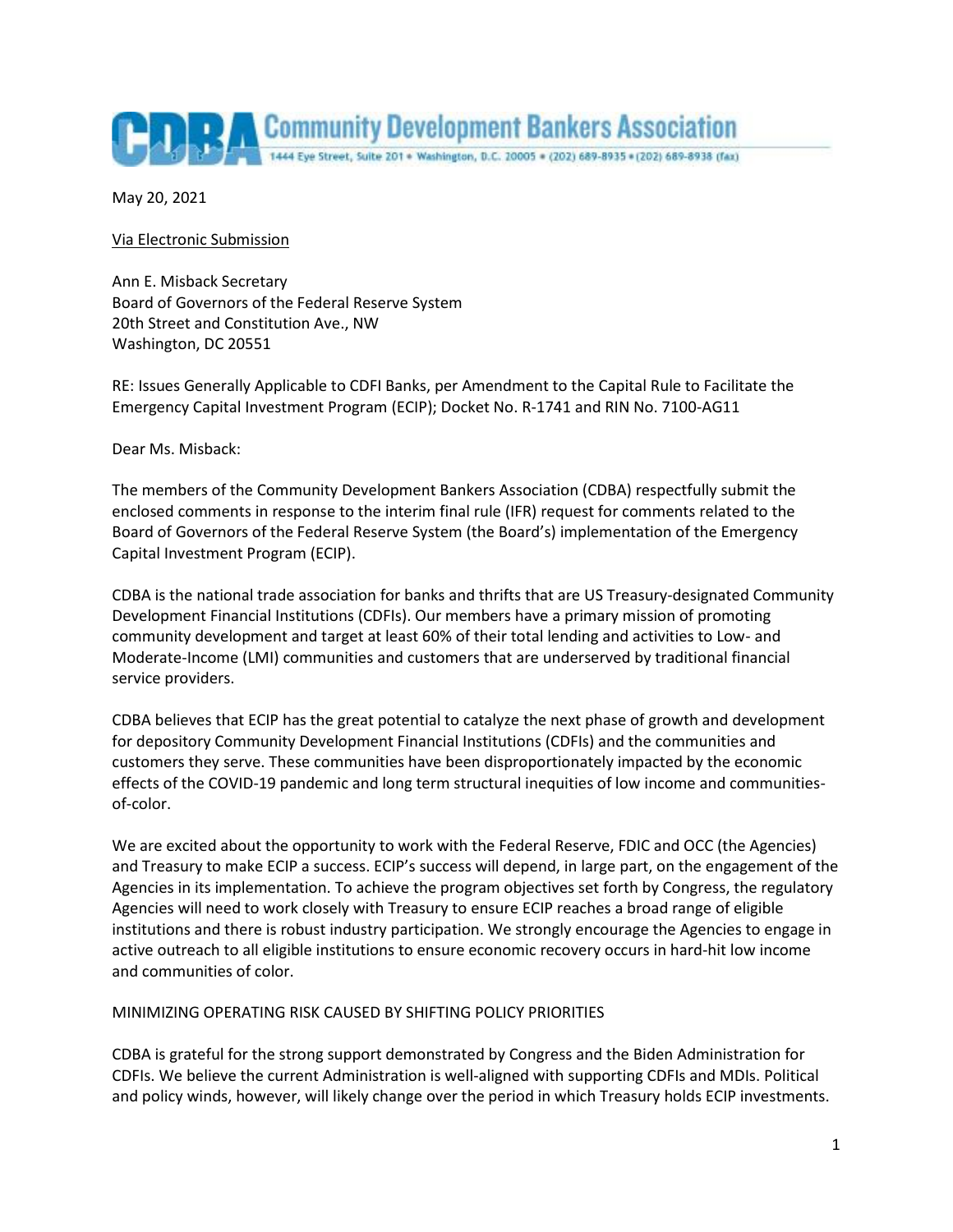We strongly urge the Agencies to affirm that ECIP policies within the Agencies scope of oversight are settled, and not subject to constant revision, for the tenure of an institutions' participation in the program. During TARP and CDCI, negative public sentiment about the programs contributed to an evershifting set of program rules and agency direction. Constantly shifting rules create significant operations risk for recipient institutions. Any changes to regulatory policies should only occur with the consent of all parties to an ECIP transaction. We believe such a commitment will encourage more eligible CDFIs and MDIs to participate in the program.

## REGULATORY COORDINATION

CDBA strongly urges the Board to work closely with Treasury on ECIP implementation. The treatment of ECIP investments by the Agencies are critical to the success of the program. In the short term, we have urged Treasury to work with the Agencies to develop processes to ensure timely approval of ECIP applications. We strongly urge the Board to develop examiner training on ECIP to ensure support at headquarters filters down to the examiner level.

## AMEND THE DEBT TO EQUITY / LEVERAGE RATIO FOR SUB S AND MUTUAL BANKS

As we express in a separate letter addressing issues specific to Subchapter S and Mutual CDFI banks, CDBA strongly urges the Board to modify the Small Bank Holding Company Policy Statement (the Policy Statement) in connection with the IFR and create an exception under Section 2.C (Dividend restrictions). This exception should allow S Corp bank holding companies to exceed a 1.0:1 debt-to equity ratio and still issue dividends. Because S Corp and Mutual CDFI banks and MDIs are small organizations, it will be impossible for them to keep their debt-to-equity ratios at 1.0:1 while applying for the amounts Congress authorized. As an example, some CDFI banks estimate that the current regulations would variously limit S Corp and Mutual banks' ECIP capital to only 2% or 5% of assets, a fraction of the potential (up to 15% for banks with assets greater than \$2 billion, 25% for those \$500 million to \$2 billion, and 30% for those under \$500 million) allowed under ECIP rules.

Providing such an exception to exclude 100% of ECIP Sub Debt from the Board's Debt to Equity and Double Leverage Ratios would be consistent with the position the Board took with respect to the Temporary Asset Relief Program (TARP), established by the Emergency Economic Stabilization Act of 2008. At the time TARP was established, the Board amended Section 2.A of the Policy Statement to add language clarifying that:

*"Notwithstanding any other provision of this policy statement and for the purposes of compliance with paragraphs 2.C [Dividend Restrictions]… a bank holding company that has made a valid election to be taxed under Subchapter S…may exclude from debt subordinated debentures issued to the United States Department of the Treasury under [TARP]".* 

Further, we urge the Board to amend its consideration of a bank holding company's double-leverage ratio as part of its overall safety and soundness supervisory review of the organization. The doubleleverage ratio is generally computed by dividing the bank holding company's investment in the banking subsidiary by its total equity capital. A double-leverage ratio will be considered by the Federal Reserve to be high once it exceeds 120%. At this point, the bank holding company may become subject to additional regulatory scrutiny by the Federal Reserve's supervision and regulation team. CDBA recommends that the Board modify the definition of the double-leverage ratio to exclude from the ratio some portion, or all, of an ECIP-related BHC investment into a banking subsidiary.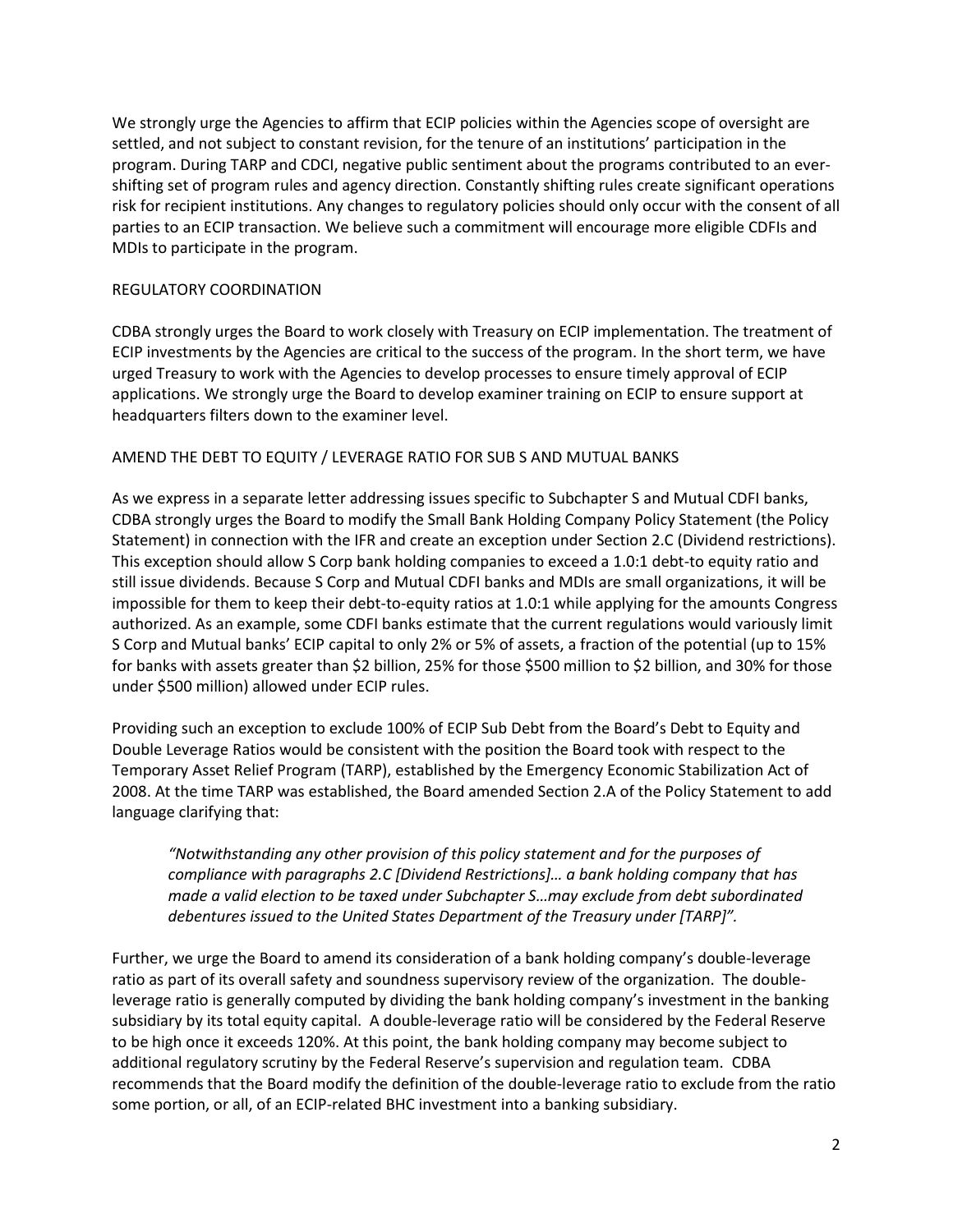If the Board does not make these amendments, this time to acknowledge ECIP and exclude ECIP Sub Debt from the overall debt calculation for the purposes of calculating these ratios, S Corp and Mutual CDFI banks and MDIs will be forced to limit their capital application. The organizations closest to the underserved communities will be materially curtailed in their ability to participate in ECIP, expand services in needy communities, and reach deep to address systemic economic challenges.

## ELIMINATE UNEQUAL TERM SHEET OFFERINGS FOR SUB S AND MUTUAL BANKS

CDBA strongly urges the Board and to work with the other agencies and with Treasury and revisit the term sheet for subordinate debt offered to Sub S and Mutual Banks. We believe several provisions are in direct conflict with the ECIP authorizing statute:

- $\bullet$  ECIP's authorizing statute says that the maximum rate for both forms of capital is 2%.<sup>1</sup> The Sub S and Mutual term sheet, however, states that banks receiving Subordinate Debt are subject to a maximum rate of 2.5%. The rate on both investments should adhere to the statutory maximum of 2%, without exception.
- The statute states that sub debt should receive treatment consistent with the Tier 1 treatment for preferred stock.<sup>2</sup> Yet, the Sub S and Mutual term sheet say it will be treated as Tier 2. The Agencies must ensure that capital treatment is consistent with the statute. CDBA urges the Agencies to ensure that the capital treatment on both investments should adhere to the Tier 1 statutory requirement for "consistency."
- The C Corp term sheet offers stock with perpetual maturity, while the Sub S and Mutual term sheet offers a 15 year term. This discrepancy is inconsistent with the ECIP statute. CDBA urges Treasury and the regulatory agencies to ensure the capital offered to Sub S and Mutual banks is "consistent with requirements …applicable to the terms of preferred stock issued by institutions participating in the program." CDBA has recommended that a term of not less than 30 years – but preferably 40 years – would make the subordinated debt instrument comparable in practical terms for the perpetual term of the C Corp offering. For example, Trust Preferred Securities, when they were used, had a term of up to 30 years. A term of 15 years is woefully inadequate.

## TROUBLED INSTITUTIONS

We strongly urge the Board to work with the other regulatory Agencies to exercise maximum discretion regarding "Troubled Institutions" to allow CDFI and MDI banks to fulfill Congressional intent to get capital in the hands of LMI and minority communities.

We are concerned about a potentially overbroad definition of "troubled institution" in the FDIC's 12 CFR part 359. We are concerned that the "Troubled Institution" definition extends the exclusion of institutions beyond those with truly troubled composite ratings or subject to serious cease and desist letters, to include those subject to a "written agreement" to "improve their financial condition."<sup>3</sup> This is potentially in conflict with a clause within the authorizing statute, Section 104(A)(d)(2), which requires the Treasury Secretary to consult with the Agencies to determine eligibility. We urge the agencies to consider that receipt of ECIP monies could be used to ameliorate many regulatory challenges.

 $\overline{\phantom{a}}$ 

<sup>&</sup>lt;sup>1</sup> "No dividends, interest or other similar payments shall have a rate exceeding 2 percent per annum for the first 10 years."

<sup>&</sup>lt;sup>2</sup> "Consistent with requirements . . . applicable to the terms of preferred stock issued by institutions participating in the program."

<sup>3</sup> 12 CFR § 303.101 (c)(3) and (4)